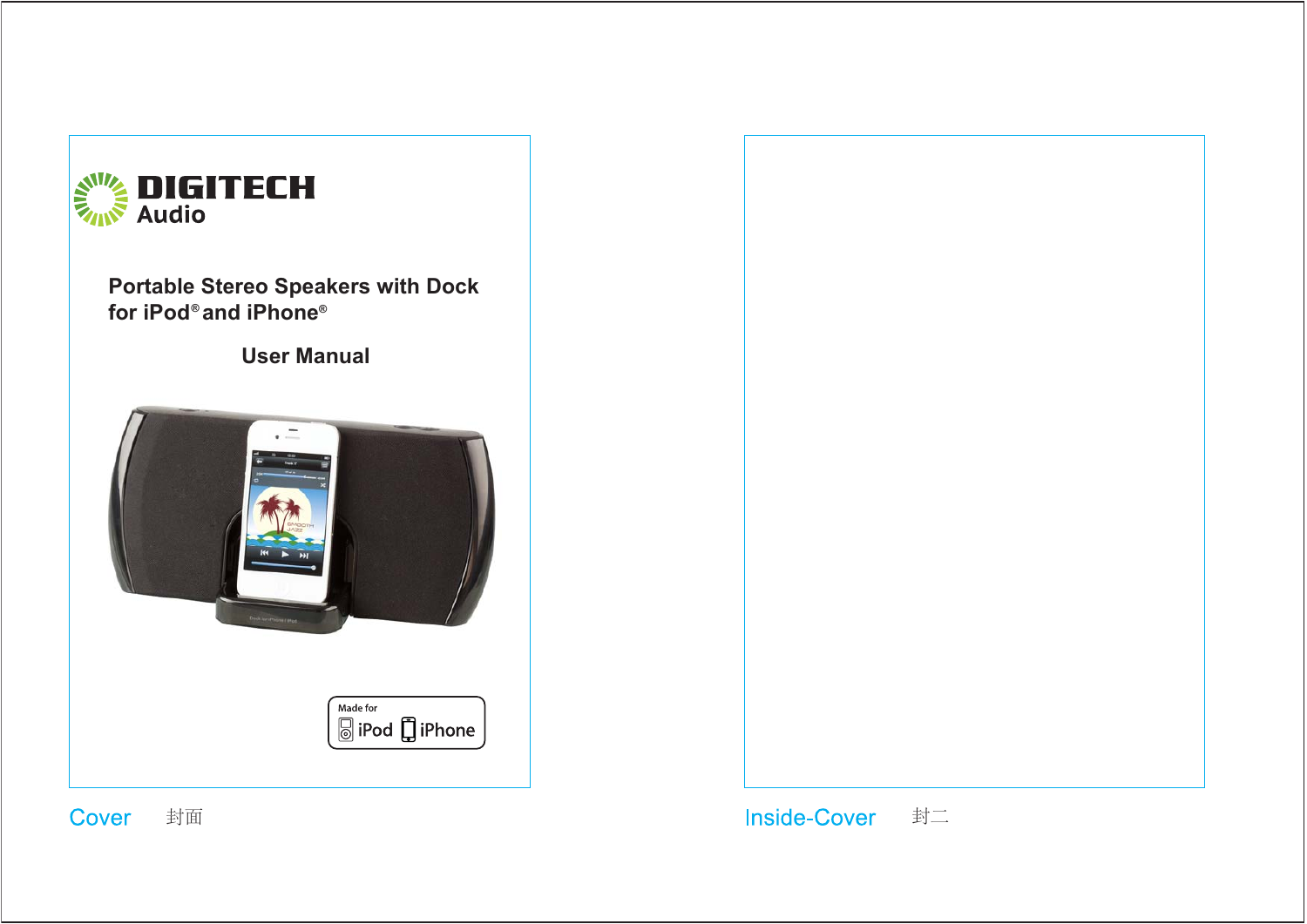#### **Contents**

| Safety Precautions & Maintenance 2 |  |
|------------------------------------|--|
|                                    |  |
|                                    |  |
|                                    |  |
|                                    |  |
|                                    |  |
|                                    |  |
|                                    |  |
| Technical Specifications 8         |  |
|                                    |  |

## **Safety Precautions & Maintenance**



Please read these operating and maintenance (servicing) instructions before installing and operating your speakers.

WARNING: To reduce the risk of fire or electric shock, do not expose this speaker system to rain or moisture (including swimming pools or objects filled with liquids, such as vases or drinks)

#### **Important Safety Instructions**

- 1. Always read all Safety and Operation instructions before use. Retain instructions for later reference.
- 2. To reduce the risk of fire or electric shock, do not expose this apparatus to rain or moisture. The apparatus shall not be exposed to dripping or splashing and that objects filled with liquids, such as vases, shall not be placed on apparatus.
- 3. Do not install this equipment in a confined or building-in space such as a book case or similar unit, and remain in a well ventilated area. The ventilation should not be impeded by covering the ventilation openings with items such as newspaper, table-cloths, curtains etc.
- 4. Do not expose the speaker to extremely high or low temperatures.
- 5. Keep the unit away from direct sunlight.
- 6. Use only accessories and attachments as supplied and as designated in the instruction manual.
- 7. Do not attempt to open or modify the speaker in any way, as it does not contain any user serviceable parts. Please refer all servicing to qualified personnel.
- 8.The mains plug (power adapter)is used as disconnect device, the disconnect device shall remain readily operable.
- 9. Always thoughtfully dispose of the packaging and the unit in accordance with the local regulations and in a responsible manner.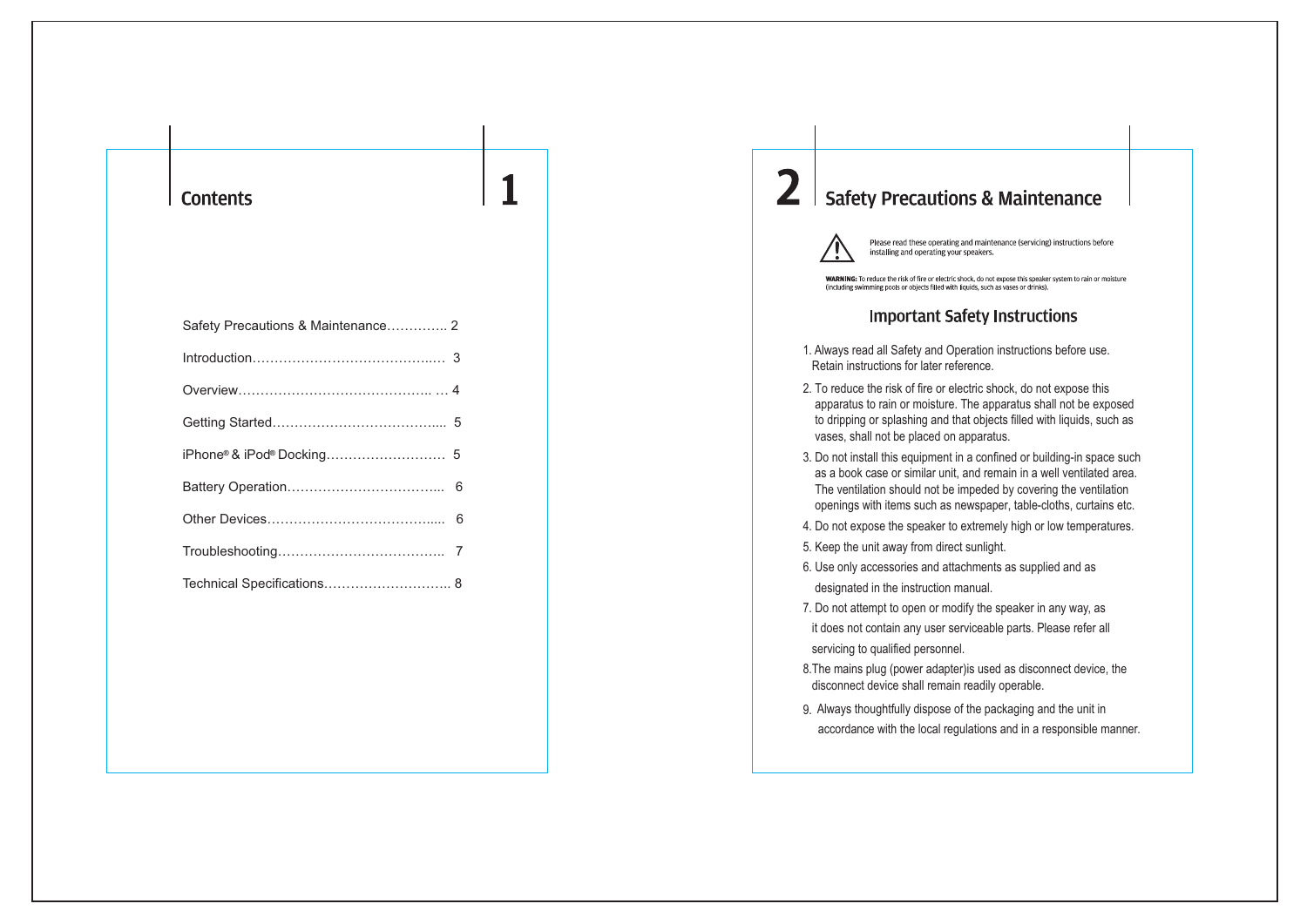### **Introduction**

#### Made for:

- iPod touch (2nd, 3rd and 4th generation)  $\bullet$
- iPod classic  $\bullet$
- iPod nano (3rd, 4th, 5th and  $\bullet$ 6th generation)
- iPhone 4S, iPhone 4, iPhone 3Gs, iPhone 3G, iPhone

Portable and versatile, these speakers are suitable for use in your bedroom, study or on the go. Dock your iPhone®/iPod® into the docking station to charge and enjoy high quality stereo sound from your device.

3

It even has a 3.5mm audio jack for use with all your other favourite personal media devices. Completely portable, the docking cradle tucks neatly into place to avoid damage and will operate on 4XAA batteries.

An AC/DC adaptor has been included in case you run out of juice and to use the speakers as a standalone charger.It's perfect for get-togethers with family and friends or for setting the mood on that perfect picnic date.

Please read through the user manual thoroughly before commencing operation of the unit.

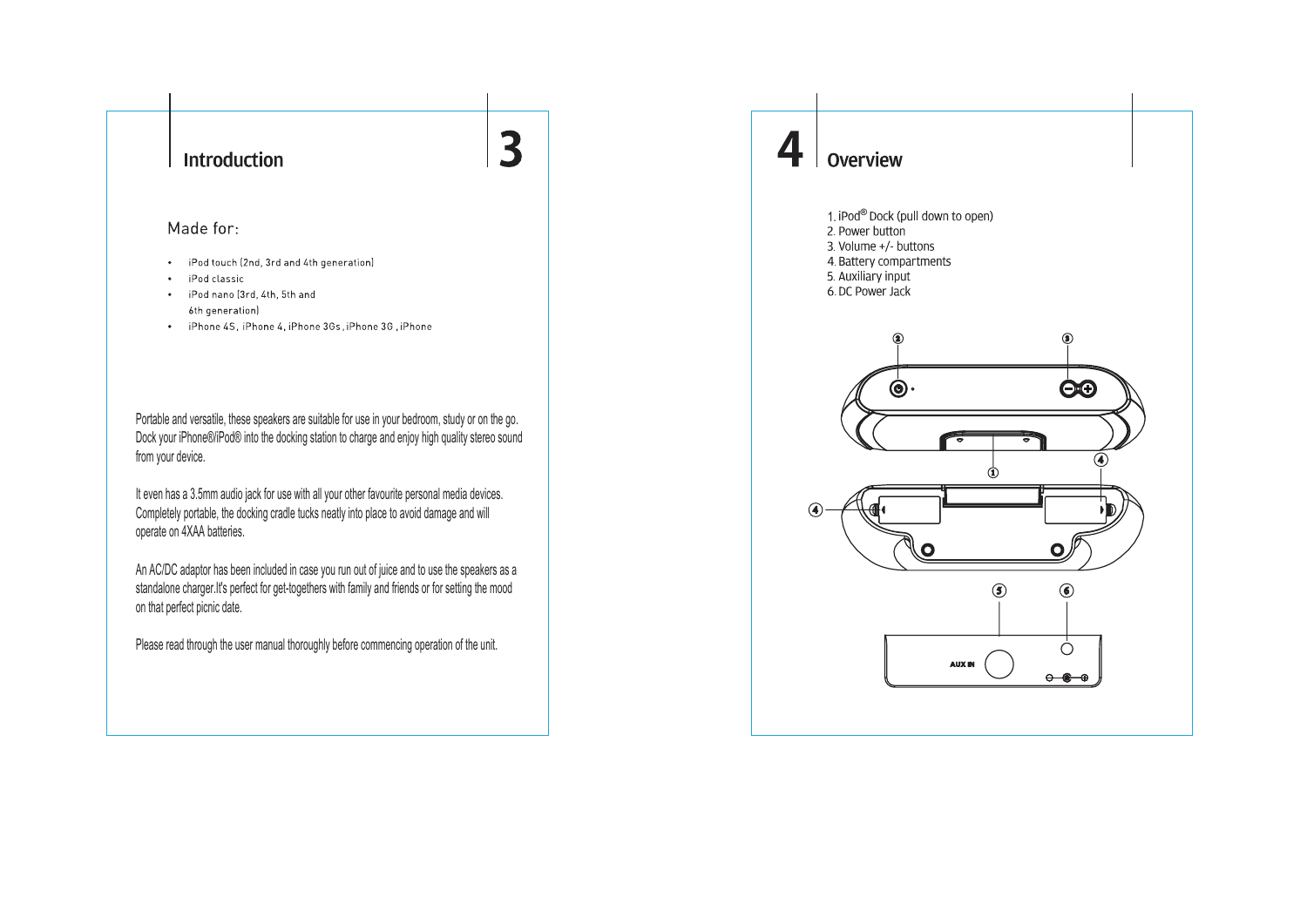### **Getting Started**

To setup your iPod® speaker system, please follow these simple steps: 1) Carefully unpack speaker and power supply.

5

- 2) Carefully unwind power supply cable and connect to the socket on the rear of the speaker unit. Connect the power supply plug pack to a suitable mains outlet.
- 3) Place unit on a stable, flat, level surface out of direct sunlight. Always avoid leaving the unit in direct sunlight as this may cause damage.
- 4) To turn your speaker unit on, simply press the power button on the top of unit. The power indicator should glow.

### iPhone<sup>®</sup> & iPod<sup>®</sup> Docking

To dock, charge and play your iPod® or iPhone®, please follow the following instructions.

- 1. Open the iPod® dock.
- 2. Fit the iPod® carefully into dock, docking connector should easily connect with the socket on your iPod®. Please note: Do not force iPod®, but carefully slide over the dock connector as force may damage your iPod®.
- 3. Turn speaker unit on, the iPod® should indicate that power is now connected.
- 4. Select your desired song.
- 5. Press play.
- 6. Volume can be adjusted by using the volume control buttons on the top of the unit.

NOTE: the product has a standard iPod® dock compatible with the Apple® dock insert supplied with your iPod® or iPhone®. To use dock insert, simply fit to dock on your speaker unit.

# **Battery Operation**

6

The product will operate from a battery source for up to 3 hours when operated from Alkaline batteries (not supplied). Performance and sound quality may vary depending upon quality and age of batteries. We recommend Alkaline batteries for best performance. Do not mix battery types or old batteries with new. Do not leave batteries in unit for an extended period of time. NOTE: unit will not charge your iPod® or iPhone® when operated from batteries.

### Other Devices

To listen to an audio device via the Auxiliary Input please follow these instructions.

1. Connect an audio source such as a third party MP3 Player, PC, CD Player or other audio source via the 3.5mm Auxiliary Input socket located on the rear of the unit.

2. Turn the unit on and use the +/- volume buttons to select the required volume.

NOTE: Connecting a plug into the 3.5mm "Aux" socket on the rear of the unit will bypass any audio from an iPod®/iPhone® docked on the top of the unit. The iPod®/iPhone® will continue to charge.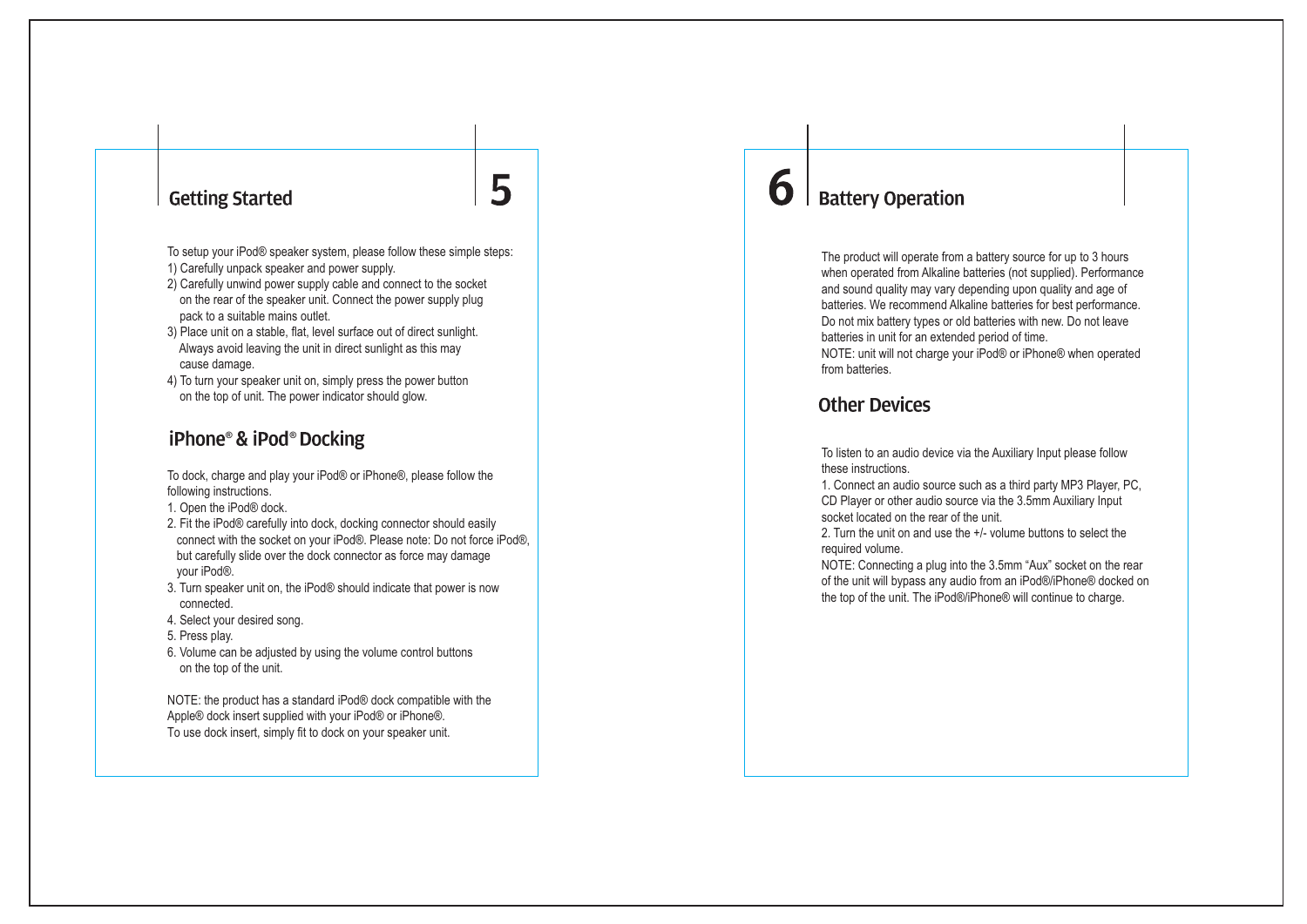#### Troubleshooting

If you are experiencing problems with this speaker system, please try the following:

1. Check the connection of the power cable to ensure that it is securely plugged into the speaker and the AC wall outlet and that unit is turned on. Alternatively, check that batteries are inserted and have available charge.

7

2. Check that the volume is turned up on the main unit.

3. Check that nothing is connected to the 3.5mm "Aux" socket.

4. Check that compatible iPod® is correctly inserted into dock.

| Problem                                                | Cause                                  | Solution                              |  |
|--------------------------------------------------------|----------------------------------------|---------------------------------------|--|
| No power                                               | Power is not<br>connected              | Connect power and<br>recheck          |  |
|                                                        | Batteries are flat                     | Connect power or<br>replace batteries |  |
|                                                        | <b>Faulty Plug Pack</b><br>powersupply | Contact seller for a<br>replacement   |  |
| No audio<br>Cable connected to<br>the 3.5mm Aux socket |                                        | Unplug cable                          |  |
| Unit not turned on                                     |                                        | Turn unit on and<br>recheck           |  |

## **Technical Specifications**

Speaker unit

8

Output power: 2W rms x 2 Power supply: 110-240V ~ 50/60Hz Batteries: 4 x 1.5V AAA size - not supplied Typical batteries operating time: up to 3 Hours playtime - Alkaline batteries recommended for best performance Auxiliary input: 3.5mm stereo jack plug

"Made for iPod," and "Made for iPhone" mean that an electronic accessory has been designed to connect specifically to iPod and iPhone, respectively, and has been certificated by the developer to meet Apple performance standards. Apple is not responsible for the operation of this device or its compliance with safety and regulatory standards. Please note that the use of this accessory with iPod or iPhone may affect wireless performance.

iPhone, iPod and iPod touch, iPod nano and iPod classic are trademarks of Apple Inc., registered in the U.S. and other countries.

Distributed by: Electus Distribution Pty Ltd 320 Victoria Rd Rydalmere NSW 2116 Australia Ph: 1300 738 555 Tax: 1300 738 500www.electusdistribution.com.auMade in China